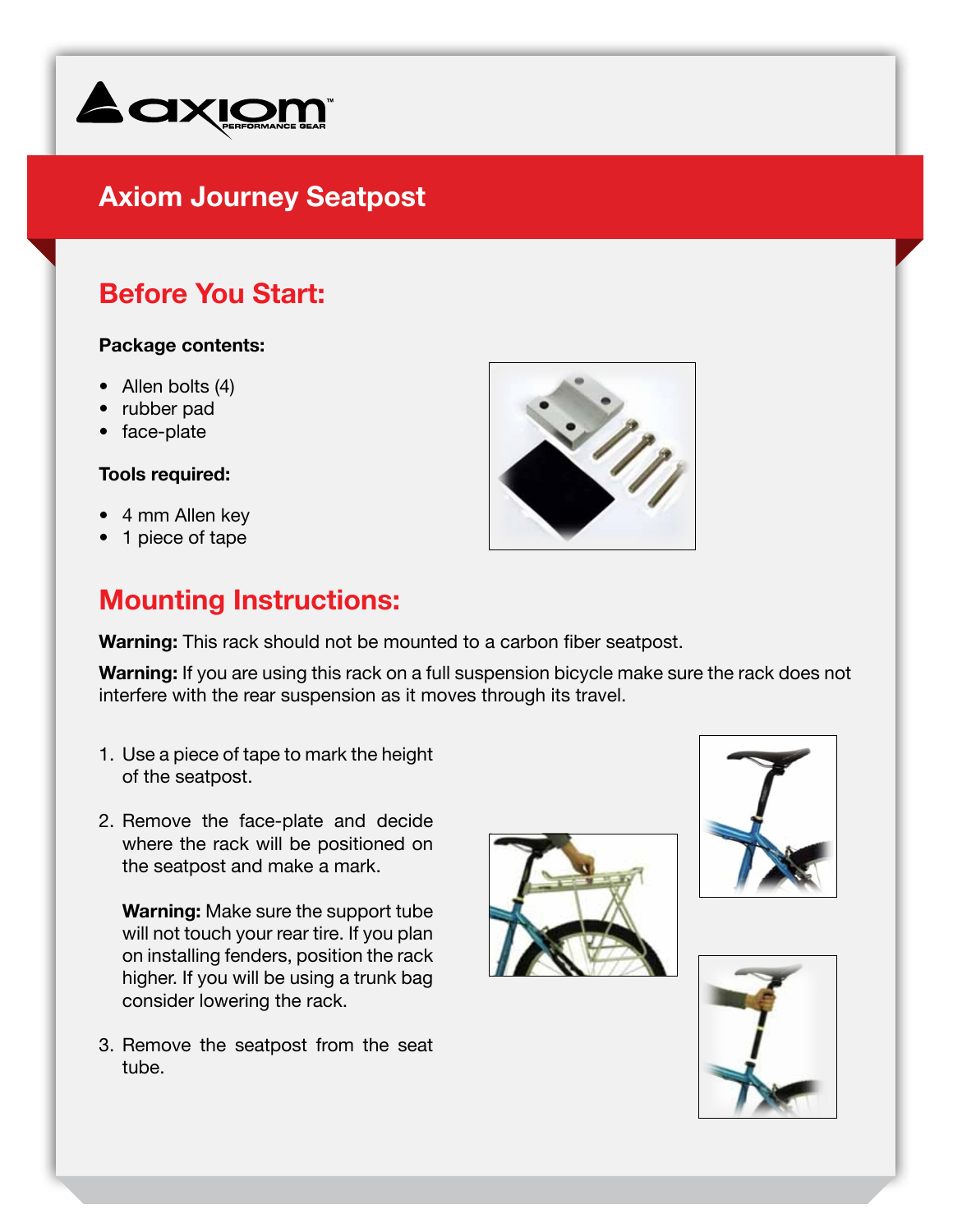

- 4. With your 4 mm Allen key, loosely attach the face plate to the rack. Yes, you could do this while the seatpost is still on the bicycle but our way is easier, we've tested it.
- 5. (Optional) If you want to protect your seatpost from being marked by the rack, place the rubber pad in the clamp. However, you will get a better grip without the pad.
- 6. Loosely attach the faceplate, using all four bolts, to the rack and insert the seatpost in between the face-plate and the rack clamp.
- 7. While keeping the saddle aligned with the rack, tighten the four bolts, progressively tightening them in the following sequence:
	- *2 rotations a. 2 rotations d. 2 rotations b. 2 rotations c. Repeat until tight.*
- 8. Put the seatpost back into the seat tube.
- 9. Verify that the rack and the saddle are both in line with the top tube of your bicycle.